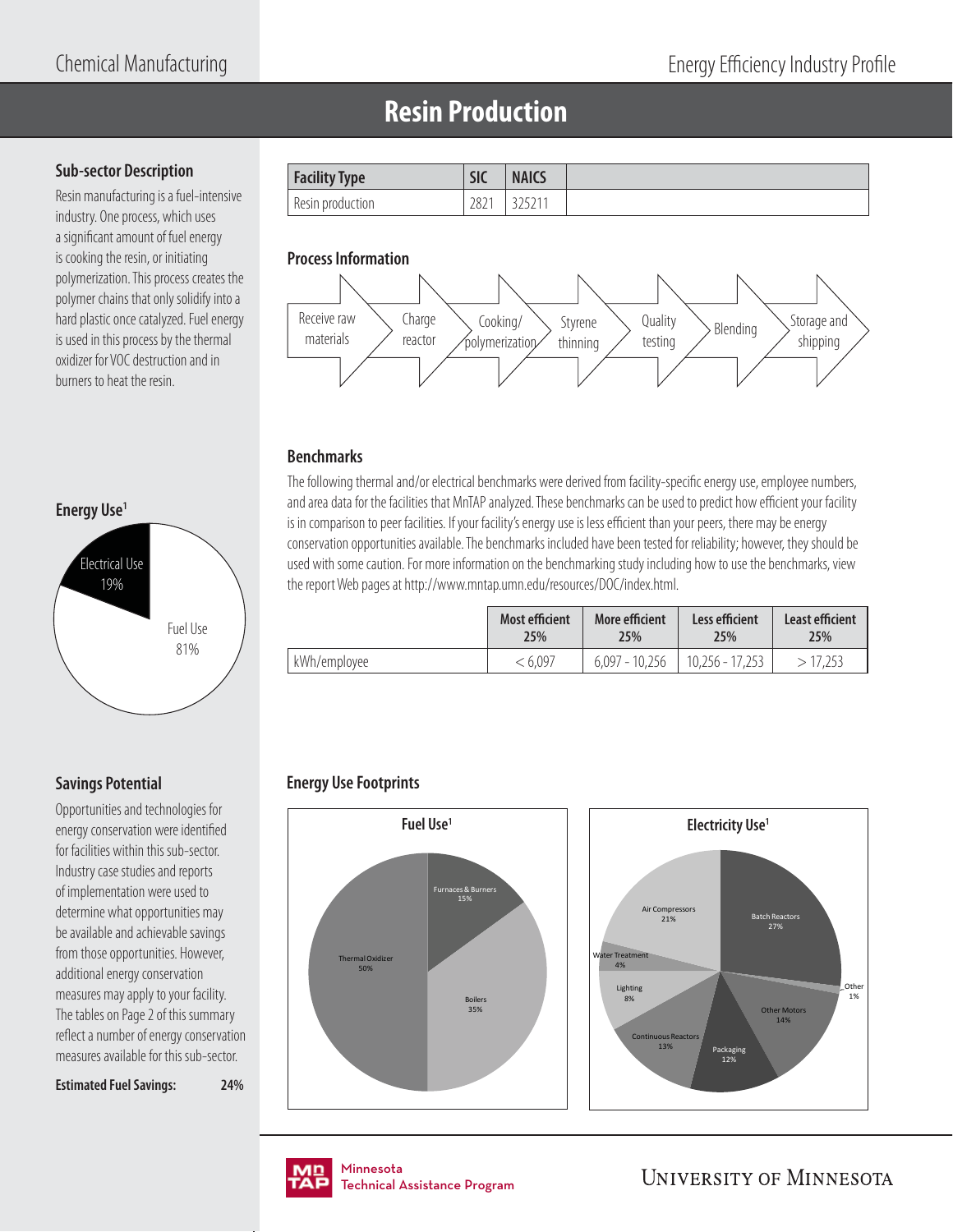| <b>Improvement / Opportunity</b>                                 | <b>Estimated Payback</b>                                     | Reported<br><b>Savings</b> | <b>Overall</b><br><b>Savings</b> |
|------------------------------------------------------------------|--------------------------------------------------------------|----------------------------|----------------------------------|
| Thermal Oxidizer Opportunities <sup>2</sup>                      |                                                              |                            |                                  |
| Co-generation w/heat recovery system and HE chiller <sup>3</sup> | 2-5 yr design and install, over<br>\$250,000 capital expense | $10 - 15%$                 |                                  |
| Boiler Opportunities <sup>4</sup>                                |                                                              |                            |                                  |
| Steam system optimization <sup>5</sup>                           | Can vary greatly depending on<br>project scope               | $1 - 17\%$                 |                                  |
| Burner Improvements <sup>6</sup>                                 |                                                              | $0 - 5\%$                  |                                  |
| <b>TOTAL FUEL SAVINGS ESTIMATE</b>                               |                                                              |                            | 24%                              |

### **Electric Savings Estimate and Opportunities**

MnTAP researched and analyzed this sub-sector for a natural gas utility. Therefore, electric savings opportunities and an estimate of potential savings were not identified as part of MnTAP's industrial energy efficiency study.

#### **References**

- 1 http://www.baseco.com/Publications/ACEEE%202003%20Hydrocarbon%20Resin%20Manufacturing.pdf
- <sup>2</sup> Estimate from previous known data
- 3 http://apps1.eere.energy.gov/industry/bestpractices/energymatters/pdfs/ft\_bragg\_success\_story.pdf
- 4 Best Practices in Steam System Management, Fred L. Hart, US Dept of Energy, David Jaber, Alliance to Save Energy, Steam Digest 2001.
- <sup>5</sup> Solutions for Energy Security and Facility Management Challenges, Joyce Wells and the Association for Energy Engineers. Fairmont Press 2004.
- 6 http://www1.eere.energy.gov/industry/bestpractices/printable\_versions/pdfs/phast\_tool.pdf

MnTAP is a non-regulatory program in the School of Public Health at the University of Minnesota and is funded by the Minnesota Pollution Control Agency. The University of Minnesota is an equal opportunity educator and empl © 2010 MnTAP. Reprint only with permission from MnTAP. Available in alternative formats upon request. Printed on recycled paper containing 100% post-consumer waste.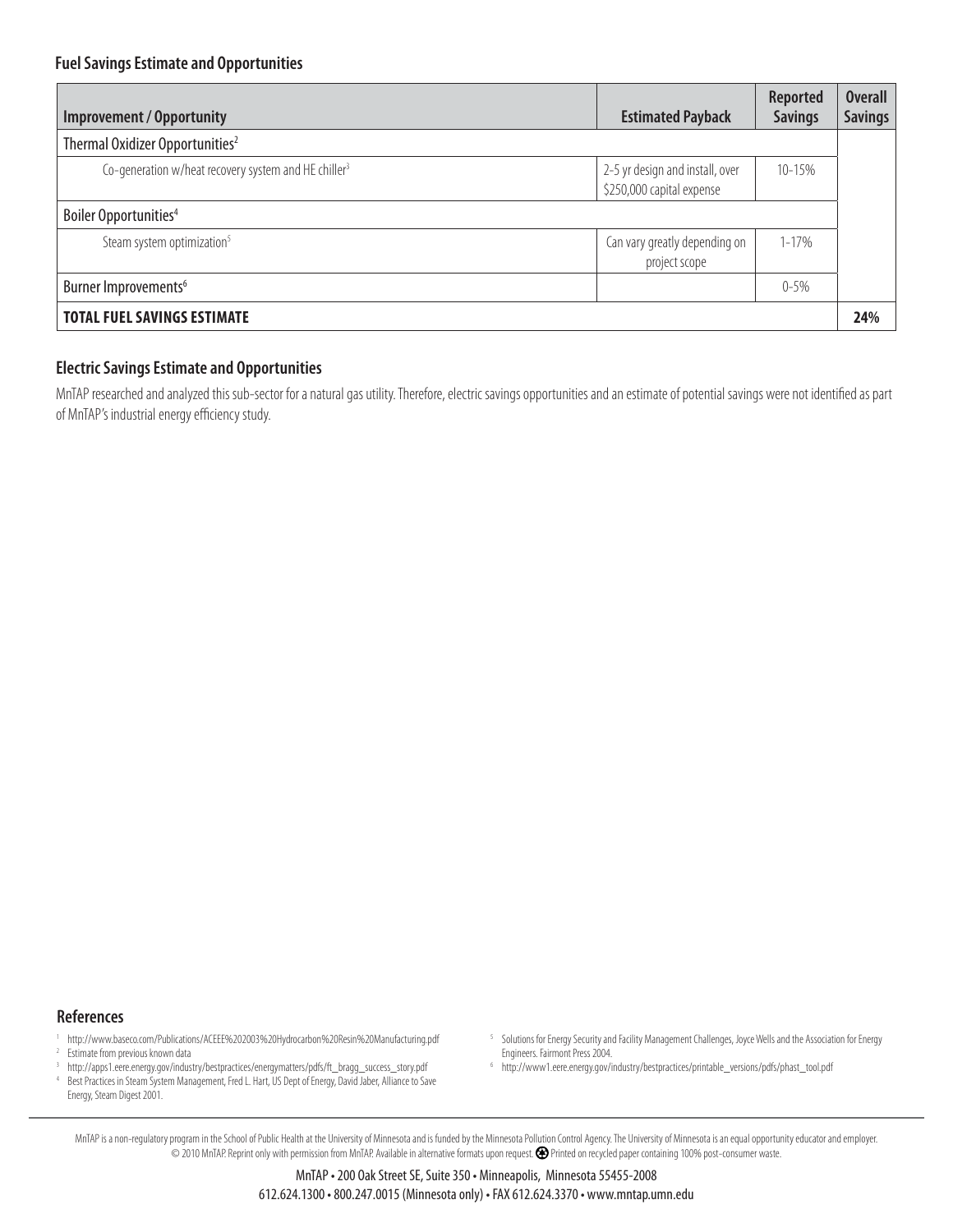# **Paint, Ink, and Adhesive Production**

### **Sub-sector Description**

Facilities in this sub-sector mix pigments, solvents, and binders into paints and other coatings, such as stains, varnishes, lacquers, enamels, shellacs, and water repellent coatings for concrete and masonry. They also may manufacture allied paint products as well as adhesives.

| <b>Facility Type</b>   | <b>SIC</b> | <b>NAICS</b> | <b>Facility Type</b> | <b>SIC</b> | <b>NAICS</b> |
|------------------------|------------|--------------|----------------------|------------|--------------|
| Adhesives and Sealants | 2891       | 325520       | Paints               | 2851       | 325510       |
| Inks                   | 2893       | 325910       |                      |            |              |

### **Process Information**



# **Energy Use1**



### **Benchmarks**

Thermal and electrical benchmarks were unable to be reliably derived from facility-specific energy use, sales, employee numbers, and area data. For more information about the benchmarking study that MnTAP conducted and how to determine if your facility may have energy efficiency opportunities remaining, view the report Web pages at http://www.mntap.umn.edu/resources/DOC/index.html.

# **Savings Potential**

Opportunities and technologies for energy conservation were identified for facilities within this sub-sector. Industry case studies and reports of implementation were used to determine what opportunities may be available and achievable savings from those opportunities. However, additional energy conservation measures may apply to your facility. The tables on Page 2 of this summary reflect a number of energy conservation measures available for this sub-sector.

| <b>Estimated Fuel Savings:</b>     | <b>26%</b> |
|------------------------------------|------------|
| <b>Estimated Electric Savings:</b> | 23%        |

# **Energy Use Footprints**





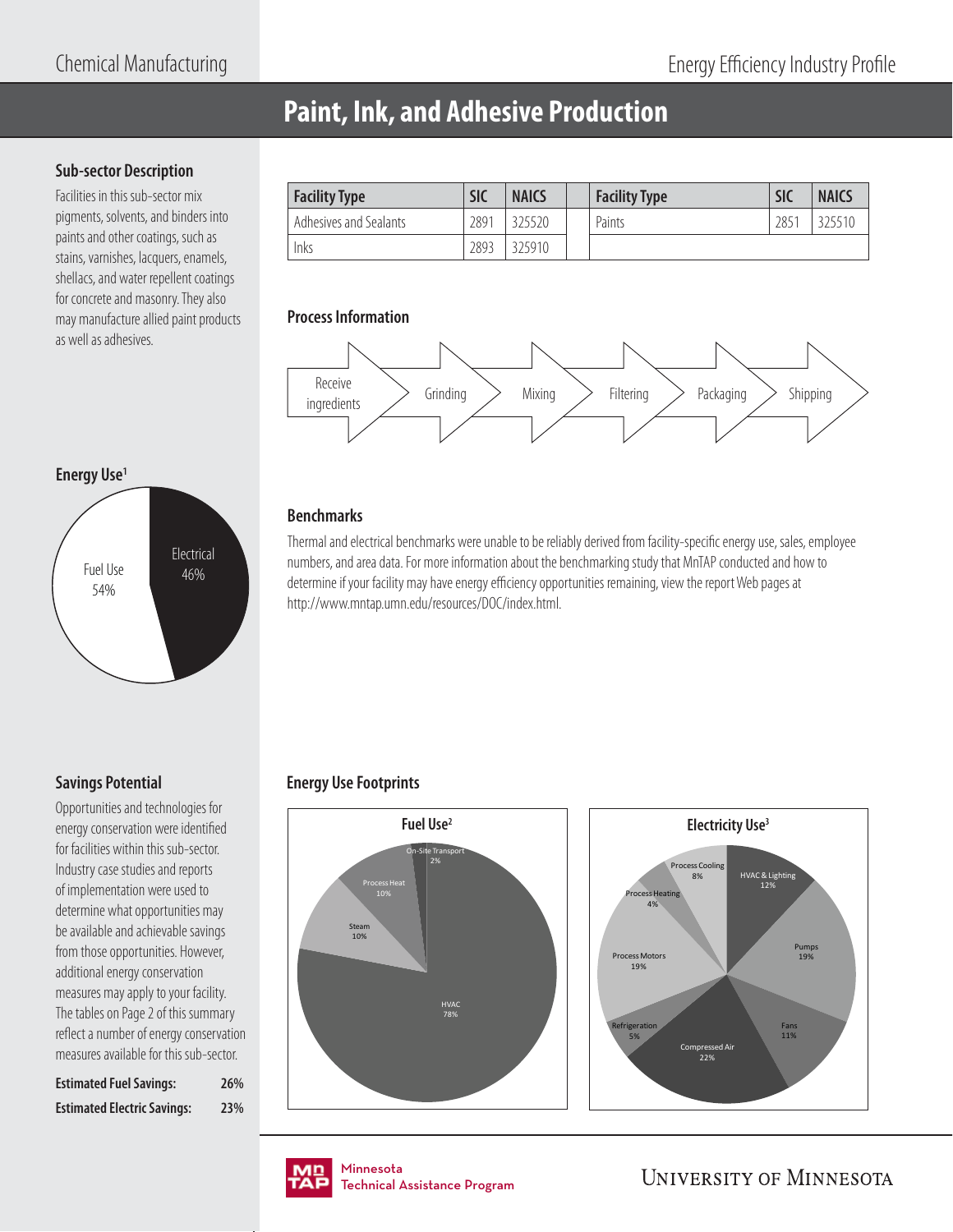| <b>Improvement / Opportunity</b>                                                  | <b>Estimated</b><br>Payback | <b>Reported</b><br><b>Savings</b> | <b>Overall</b><br><b>Savings</b> |
|-----------------------------------------------------------------------------------|-----------------------------|-----------------------------------|----------------------------------|
| Process Improvements                                                              |                             |                                   |                                  |
| Process heat system optimization <sup>4</sup>                                     |                             | $0 - 2\%$                         |                                  |
| Insulate bare equipment <sup>5,6</sup>                                            |                             | $0 - 1\%$                         |                                  |
| Use heat in flue gases to preheat products or materials <sup>5</sup>              |                             | $0 - 1\%$                         |                                  |
| Improve boiler system                                                             |                             | $0 - 3\%$                         |                                  |
| Facility HVAC & Lighting Improvements                                             |                             |                                   |                                  |
| HVAC improvements <sup>7</sup> (adaptive climate)                                 |                             | 10-20%                            |                                  |
| Install air seals around truck loading dock doors <sup>8</sup>                    |                             | $1 - 2%$                          |                                  |
| Use heat exchanger to exchange building exhaust air with make-up air <sup>9</sup> |                             | $3 - 8%$                          |                                  |
| <b>TOTAL FUEL SAVINGS ESTIMATE</b>                                                |                             |                                   | 26%                              |

### **Electric Savings Estimate and Opportunities**

| <b>Improvement / Opportunity</b>                                                  | <b>Estimated</b><br>Payback | Reported<br><b>Savings</b> | <b>Overall</b><br><b>Savings</b> |
|-----------------------------------------------------------------------------------|-----------------------------|----------------------------|----------------------------------|
| Process Improvements                                                              |                             |                            |                                  |
| Pump system optimization <sup>10</sup>                                            |                             | $1 - 4\%$                  |                                  |
| Replace air driven motors with hydraulic pumps <sup>11</sup>                      |                             | $2 - 3\%$                  |                                  |
| Process heat system optimization <sup>4</sup>                                     |                             | $0 - 1\%$                  |                                  |
| Use heat in flue gases to preheat products or materials <sup>5</sup>              |                             | $0 - 1\%$                  |                                  |
| Process control - turn systems off when not in use <sup>12</sup>                  |                             | $1 - 3\%$                  |                                  |
| Better process controls <sup>13</sup>                                             |                             | $0 - 2\%$                  |                                  |
| Use ASD for variable pump, blower, and compressor loads <sup>6,14</sup>           |                             | $4 - 8\%$                  |                                  |
| Use most efficient type of electric motors <sup>14,15,16</sup>                    |                             | $0 - 2\%$                  |                                  |
| Compressed air optimization <sup>17</sup>                                         |                             | $2 - 7%$                   |                                  |
| Eliminate leaks in inert gas and compressed air lines and valves <sup>18,19</sup> |                             | $1 - 2\%$                  |                                  |
| Facility HVAC & Lighting Improvements                                             |                             |                            |                                  |
| Lighting illumination reduction <sup>19</sup>                                     |                             | $0 - 1\%$                  |                                  |
| Utilize higher efficiency lamps and/or ballasts <sup>20</sup>                     |                             | $1 - 2\%$                  |                                  |
| <b>TOTAL ELECTRIC SAVINGS ESTIMATE</b>                                            |                             |                            | 23%                              |

### **References**

- IAC Industrial Assessments; DOE, http://iac.rutgers.edu/database/assessments.php
- 2 Developed from DOE Chemical Sector diagram by redistributing 18% HVAC to process heat and steam. http:// www1.eere.energy.gov/industry/chemicals/footprints\_detailed.html
- 3 Developed from DOE Chemical Sector diagram by redistributing electrochemical process electricity use to pumps, fans, compressed air, and process motors. http://www1.eere.energy.gov/industry/chemicals/footprints\_detailed.html
- 4 http://www1.eere.energy.gov/industry/bestpractices/pdfs/em\_proheat\_seven.pdf
- 5 http://iac.rutgers.edu/database/findassessment.php?ID=WV0327
- 6 http://iac.rutgers.edu/database/findassessment.php?ID=OK0709
- 7 The Adaptive Climate Controller from Opto Generic Devices V-HVAC Inc. http://apps1.eere.energy.gov/industry/ bestpractices/energymatters/articles.cfm/article\_id=284
- 8 http://iac.rutgers.edu/database/findassessment.php?ID=MA0596
- 9 http://iac.rutgers.edu/database/findassessment.php?ID=AM0496
- 10 http://www.pumpsystemsmatter.org/
- 11 Interview with Midway Industrial Supply Rep, Equipment. Graco Viscount Hydraulic 2-Ball Piston Pumps (3 times more efficient than air-powered pumps)
- 12 http://iac.rutgers.edu/database/findassessment.php?ID=IC0075
- 13 Carbon Trust, Chemical Sector: Introducing energy saving opportunities for business (August 2006)
- 14 http://iac.rutgers.edu/database/findassessment.php?ID=BD0255
- 15 http://iac.rutgers.edu/database/findassessment.php?ID=UU0012
- <sup>16</sup> http://iac.rutgers.edu/database/findassessment.php?ID=M00229
- 17 http://www1.eere.energy.gov/industry/bestpractices/compressed\_air.html
- 18 http://iac.rutgers.edu/database/findassessment.php?ID=SF0252
- <sup>19</sup> http://iac.rutgers.edu/database/findassessment.php?ID=DL0019
- <sup>20</sup> http://iac.rutgers.edu/database/findassessment.php?ID=UD0615, http://iac.rutgers.edu/database/findassessment.php?ID=GT0679, http://iac.rutgers.edu/database/findassessment.php?ID=M00146, http://iac.rutgers. edu/database/findassessment.php?ID=TA0062

MnTAP is a non-regulatory program in the School of Public Health at the University of Minnesota and is funded by the Minnesota Pollution Control Agency. The University of Minnesota is an equal opportunity educator and empl © 2010 MnTAP. Reprint only with permission from MnTAP. Available in alternative formats upon request. Printed on recycled paper containing 100% post-consumer waste.

#### MnTAP • 200 Oak Street SE, Suite 350 • Minneapolis, Minnesota 55455-2008 612.624.1300 • 800.247.0015 (Minnesota only) • FAX 612.624.3370 • www.mntap.umn.edu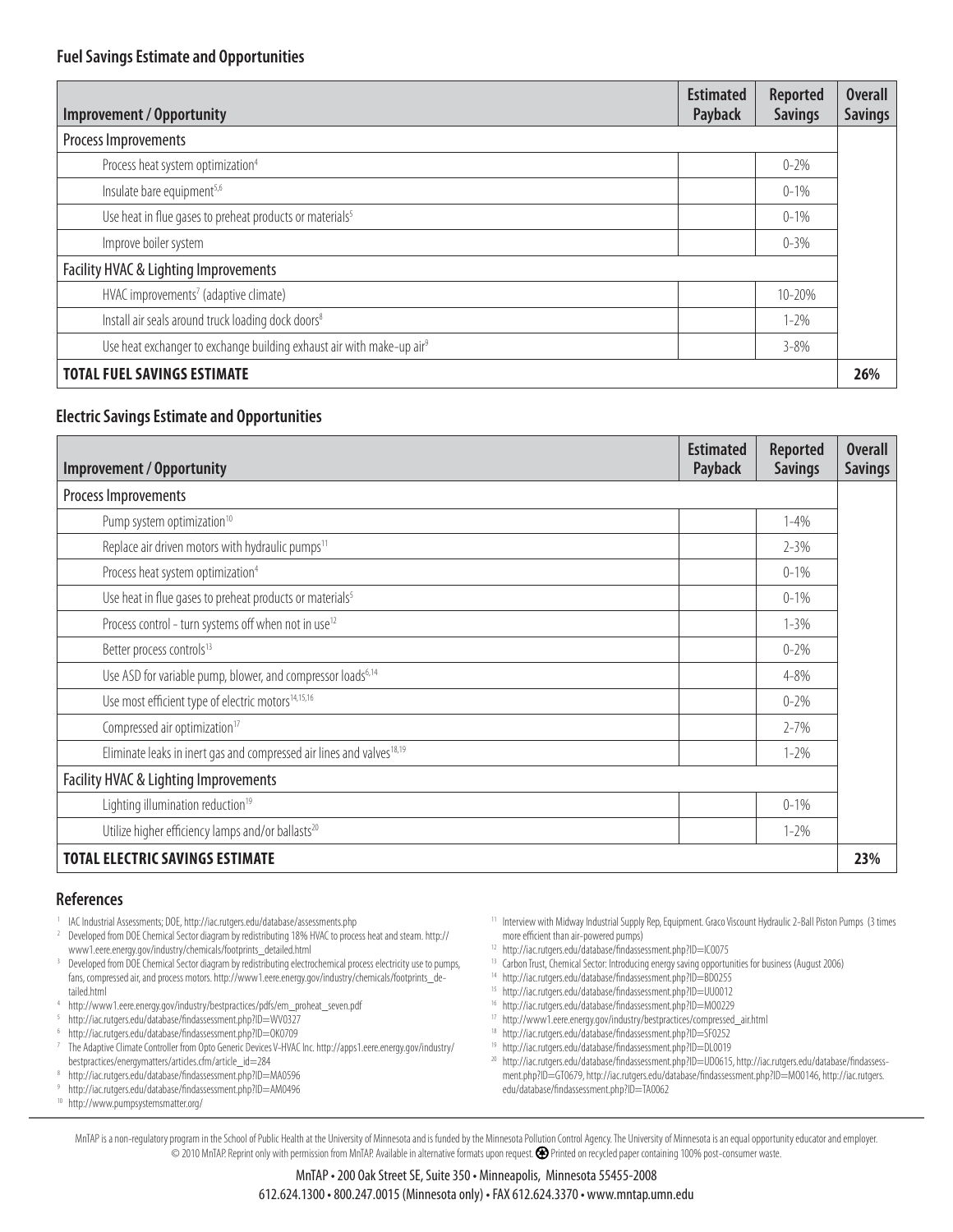# **Pharmaceutical Manufacturing**

# **Sub-sector Description**

There are four process types used in pharmaceutical manufacturing. Through fermentation, microorganisms produce the end product, which then must be separated and purified. Extraction is used when no other means are available and uses larger organisms to produce the desired product, which then has to be separated and purified. Chemical synthesis can be used to create the desired drug product without the use of biological organisms. Lastly, mixing or compounding the purified ingredients is necessary for all pharmaceutical manufacturing processes.

#### **Energy Use1**



# **Savings Potential**

Opportunities and technologies for energy conservation were identified for facilities within this sub-sector. Industry case studies and reports of implementation were used to determine what opportunities may be available and achievable savings from those opportunities. However, additional energy conservation measures may apply to your facility. The tables on Page 2 of this summary reflect a number of energy conservation measures available for this sub-sector.

| <b>Estimated Fuel Savings:</b>     | 18% |
|------------------------------------|-----|
| <b>Estimated Electric Savings:</b> | 16% |

| <b>Facility Type</b>          | <b>SIC</b> | <b>NAICS</b> | <b>Facility Type</b>                      | <b>SIC</b> | <b>NAICS</b> |
|-------------------------------|------------|--------------|-------------------------------------------|------------|--------------|
| Pharmaceutical Preparations   | 2834       | 325412       | <b>Medicinal and Botanical Prod.</b>      | 2833       | 325411       |
| In Vivo Diagnostic Substances | 2893       | 325412       | <b>Biological Products &amp; Vaccines</b> | 2836       | 325414       |
| Skin and Haircare Products    | 2844       | 325620       |                                           |            |              |

### **Process Information**



# **Benchmarks**

Thermal and electrical benchmarks were unable to be reliably derived from facility-specific energy use, sales, employee numbers, and area data. For more information about the benchmarking study that MnTAP conducted and how to determine if your facility may have energy efficiency opportunities remaining, view the report Web pages at http://www.mntap.umn.edu/resources/DOC/index.html.

# **Energy Use Footprints**







nmesota<br>:chnical Assis Technical Assistance Program Technical Assistance Program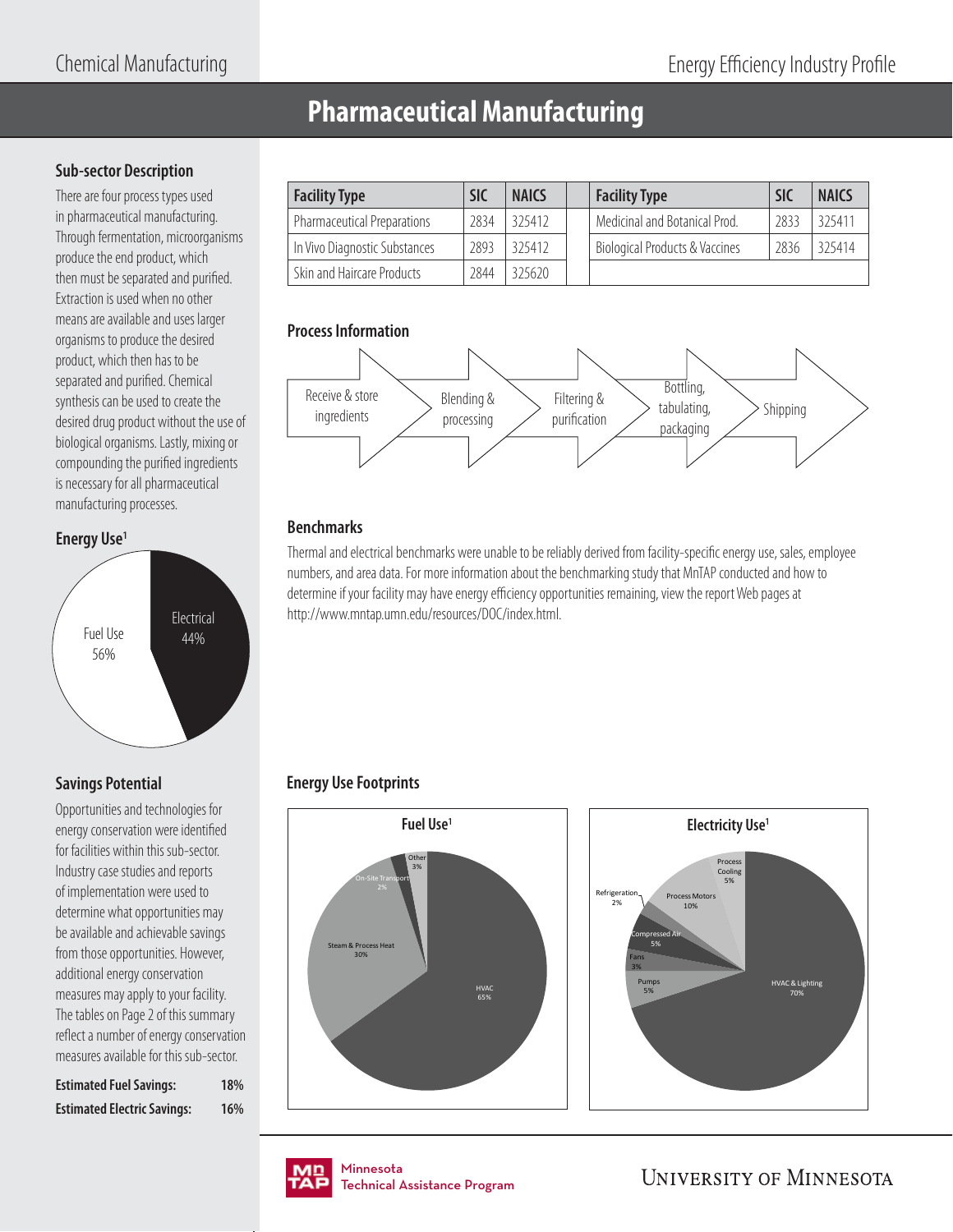| <b>Improvement / Opportunity</b>                                                              | <b>Estimated</b><br><b>Payback</b> | <b>Reported</b><br><b>Savings</b> | <b>Overall</b><br><b>Savings</b> |
|-----------------------------------------------------------------------------------------------|------------------------------------|-----------------------------------|----------------------------------|
| Process Heat System Improvements <sup>2</sup>                                                 |                                    |                                   |                                  |
| Boiler O <sub>2</sub> tuning <sup>3</sup>                                                     | $<$ 2 years                        | $1 - 8\%$                         |                                  |
| Insulate bare equipment and piping <sup>4</sup>                                               | 2 years                            | $1 - 5%$                          |                                  |
| Repair steam leaks <sup>5</sup>                                                               | $<$ 1 year                         | $0 - 3\%$                         |                                  |
| Heat recovery of flue gas to preheat combustion air or heat secondary operations <sup>6</sup> | 5 years                            | $3 - 8\%$                         |                                  |
| Improve process measurements, control, and calibration <sup>7</sup>                           | $2 - 3\%$                          |                                   |                                  |
| <b>Heat Recovery Opportunities</b>                                                            |                                    |                                   |                                  |
| Recover heat from compressed air systems <sup>8</sup>                                         | 4 years                            | $0 - 2\%$                         |                                  |
| Recover heat from material processing <sup>9</sup>                                            | 4 years                            | $1 - 4%$                          |                                  |
| Recover heat from flue gas to heat boiler water <sup>10</sup>                                 | 4 years                            | $0 - 1\%$                         |                                  |
| Facility HVAC & Lighting Improvements                                                         |                                    |                                   |                                  |
| Use efficient building insulation <sup>11</sup>                                               | 2 years                            | $0 - 1\%$                         |                                  |
| Properly tune make-up air units in clean rooms <sup>12</sup>                                  | 2 years                            | $1 - 9\%$                         |                                  |
| TOTAL FUEL SAVINGS ESTIMATE                                                                   |                                    |                                   | 18%                              |

### **Electric Savings Estimate and Opportunities**

| <b>Improvement / Opportunity</b>                                       | <b>Estimated</b><br>Payback | <b>Reported</b><br><b>Savings</b> | <b>Overall</b><br><b>Savings</b> |
|------------------------------------------------------------------------|-----------------------------|-----------------------------------|----------------------------------|
| Process Improvements                                                   |                             |                                   |                                  |
| Pump system optimization <sup>13</sup>                                 |                             | $0 - 2%$                          |                                  |
| Use adjustable speed drive to replace mechanical drive <sup>14</sup>   |                             | $0 - 6\%$                         |                                  |
| Change procedures/equipment/operating conditions <sup>15</sup>         |                             | $0 - 1\%$                         |                                  |
| Better process controls7                                               |                             | $0 - 1\%$                         |                                  |
| Facility HVAC & Lighting Improvements                                  |                             |                                   |                                  |
| Utilize higher efficiency lamps and/or ballasts <sup>6,16</sup>        |                             | $0 - 2\%$                         |                                  |
| HVAC improvements <sup>17</sup>                                        |                             | $0 - 10%$                         |                                  |
| Repair and eliminate steam leaks <sup>6</sup>                          |                             | $0 - 1\%$                         |                                  |
| Replace existing HVAC unit with high efficiency model <sup>15,18</sup> |                             | $0 - 1%$                          |                                  |
| <b>TOTAL ELECTRIC SAVINGS ESTIMATE</b>                                 |                             |                                   | 16%                              |

### **References**

- 1 IAC Industrial Assessments; DOE, http://iac.rutgers.edu/database/assessments.php
- <sup>2</sup> http://www1.eere.energy.gov/industry/bestpractices/pdfs/em\_proheat\_seven.pdf
- <sup>3</sup> IAC Industrial Assessments; DOE, http://iac.rutgers.edu/database/findassessment.php?ID=SF0224<br><sup>4</sup> IAC Industrial Assessments: DOE, http://iac.rutgers.edu/database/findassessment.php?ID=DL0028
- 4 IAC Industrial Assessments; DOE, http://iac.rutgers.edu/database/fi ndassessment.php?ID=DL0028
- <sup>5</sup> IAC Industrial Assessments; DOE, http://iac.rutgers.edu/database/findassessment.php?ID=MS0318
- 6 IAC Industrial Assessments; DOE, http://iac.rutgers.edu/database/fi ndassessment.php?ID=MS0335
- 7 Carbon Trust, Chemical Sector: Introducing energy saving opportunities for business. August 2006
- 8 IAC Industrial Assessments; DOE, http://iac.rutgers.edu/database/findassessment.php?ID=UU0071
- <sup>9</sup> IAC Industrial Assessments; DOE, http://iac.rutgers.edu/database/findassessment.php?ID=UU0064 <sup>10</sup> IAC Industrial Assessments; DOE, http://iac.rutgers.edu/database/findassessment.php?ID=DL0028
- <sup>11</sup> IAC Industrial Assessments; DOE, http://iac.rutgers.edu/database/findassessment.php?ID=TN0106
- <sup>12</sup> IAC Industrial Assessments; DOE, http://iac.rutgers.edu/database/findassessment.php?ID=UF0397
- 13 http://www.pumpsystemsmatter.org/
- <sup>14</sup> IAC Industrial Assessments; DOE, http://iac.rutgers.edu/database/findassessment.php?ID=IC0141
- <sup>15</sup> IAC Industrial Assessments; DOE, http://iac.rutgers.edu/database/findassessment.php?ID=MI0047
- <sup>16</sup> IAC Industrial Assessments; DOE, http://iac.rutgers.edu/database/findassessment.php?ID=MI0162
- 17 The Adaptive Climate Controller from Opto Generic Devices V-HVAC Inc. http://apps1.eere.energy.gov/industry/ bestpractices/energymatters/articles.cfm/article\_id=284
- 18 http://iac.rutgers.edu/database/findassessment.php?ID=LE0259

MnTAP is a non-regulatory program in the School of Public Health at the University of Minnesota and is funded by the Minnesota Pollution Control Agency. The University of Minnesota is an equal opportunity educator and empl © 2010 MnTAP. Reprint only with permission from MnTAP. Available in alternative formats upon request. Printed on recycled paper containing 100% post-consumer waste.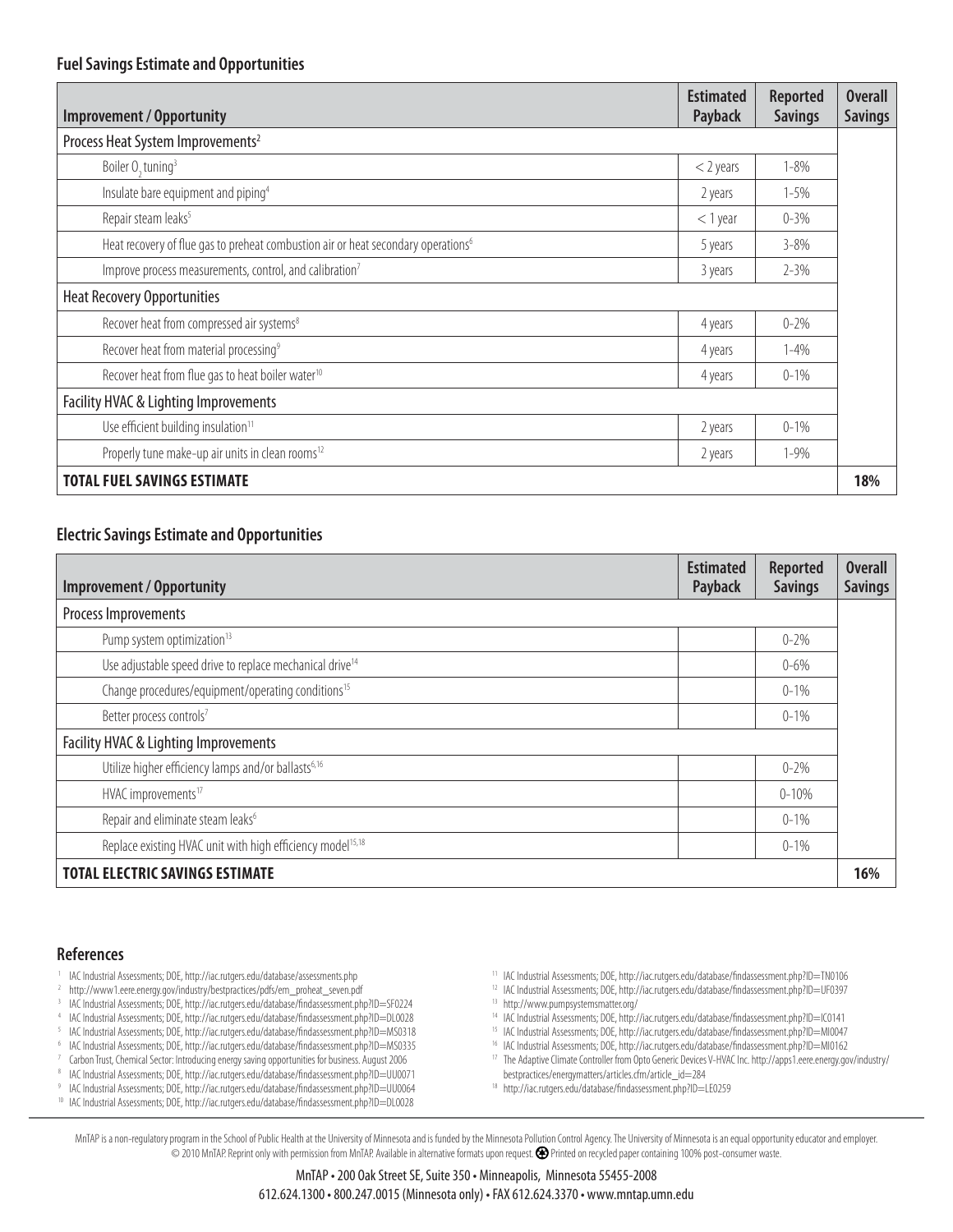# **Ethanol Production**

### **Sub-sector Description**

The primary product at ethanol facilities is fuel-grade ethanol. A by-product can also produced at such facilities: dried distillers grains (DDGs). There are eight essential steps in the ethanol production process: grain receiving/handling, starch conversion, fermentation, distillation, dehydration, separation, drying, and shipping. Starch conversion, distillation, and drying are the most fuel intensive operations in the process, consuming 99% of the natural gas used by each facility.



| <b>Facility Type</b>      | <b>SIC</b> | <b>NAICS</b> |  |
|---------------------------|------------|--------------|--|
| <b>Ethanol Production</b> | 2869       | 325193       |  |

### **Process Information**



The following thermal and/or electrical benchmarks were derived from facility-specific energy use, employee numbers, and area data for the facilities that MnTAP analyzed. These benchmarks can be used to predict how efficient your facility is in comparison to peer facilities. If your facility's energy use is less efficient than your peers, there may be energy conservation opportunities available. The benchmarks included have been tested for reliability; however, they should be used with some caution. For more information on the benchmarking study including how to use the benchmarks, view the report Web pages at http://www.mntap.umn.edu/resources/DOC/index.html.

|                 | Most efficient 25% | More efficient 25% | Less efficient 25%  | <b>Least efficient</b><br><b>25%</b> |
|-----------------|--------------------|--------------------|---------------------|--------------------------------------|
| kWh/square feet | < 1.070            | $1.070 - 1.422$    | 1,422 - 1,889       | >1.889                               |
| kWh/employee    | <612,896           | 612,896 - 803,404  | 803,404 - 1,053,129 | >1,053,129                           |
| therms/employee | < 241.686          | 241,686 - 302,801  | 302,801 - 379,369   | $>$ 379,369                          |

Additionally, energy use benchmarks for ethanol facilities have been developed for energy use per gallon of ethanol produced. This is another way to ensure your facility is operating efficiently as compared to your peers'.

|                             | Average thermal energy use |                     | Average electrical energy use |                     |  |
|-----------------------------|----------------------------|---------------------|-------------------------------|---------------------|--|
|                             | Start up before 1999       | Start up after 2005 | Start up before 1999          | Start up after 2005 |  |
| Energy per gal <sup>1</sup> | 37,000 Btu/gal             | 29,000 Btu/gal      | 1.02 kWh/gal                  | 0.61 kWh/gal        |  |

# **Energy Use Footprints**





# **Savings Potential**

Opportunities and technologies for energy conservation were identified for facilities within this sub-sector. Industry case studies and reports of implementation were used to determine what opportunities may be available and achievable savings from those opportunities. However, additional energy conservation measures may apply to your facility. The tables on Page 2 of this summary reflect a number of energy conservation measures available for this sub-sector.

| <b>Estimated Fuel Savings:</b>     | 20%        |
|------------------------------------|------------|
| <b>Estimated Electric Savings:</b> | <b>11%</b> |



Minnesota Minnesota Technical Assistance Program Technical Assistance Program